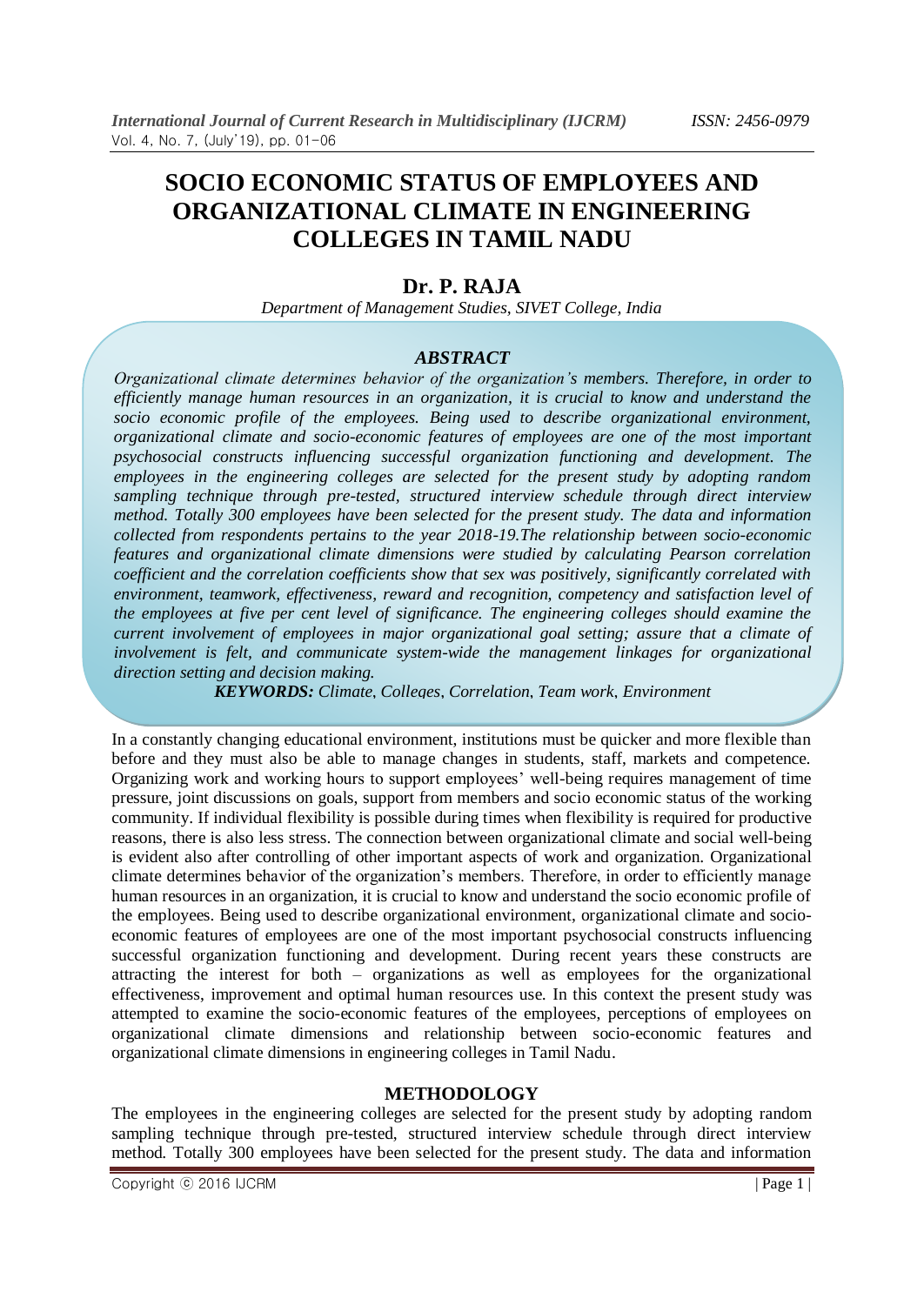collected from respondents pertains to the year 2018-19. In order to understand the socio-economic features of employees of engineering colleges, percentage analysis and correlation analysis are worked out.

#### **SEX**

The frequency distribution of sex of the employees in engineering college was analyzed and the results are presented in Table1. The results showed that about 54 per cent were females while 46 per cent were males.

| Table-1. Frequency Distribution of Sex of Employees |                  |                 |
|-----------------------------------------------------|------------------|-----------------|
| Sex                                                 | <b>Frequency</b> | <b>Per Cent</b> |
| Male                                                | 38               | 46.00           |
| Female                                              | .62              | 54.00           |
| <b>Total</b>                                        | 300              | 100.00          |

#### **Table-1. Frequency Distribution of Sex of Employees**

#### **AGE**

The age distribution of employees was analyzed and the results are presented in Table 2. From the table, it is observed that majority of the employees belonged to the age group of 25-30 years (42.00 per cent) followed by 30-35 years (26.70 per cent). Only 10.70 per cent of the employees were more than 35 years.

#### **Table-2. Frequency Distribution of Age of Employees**

| Age          | <b>Frequency</b> | Per Cent |
|--------------|------------------|----------|
| $<$ 25 Years |                  | 20.70    |
| 25-30 Years  | !26              | 42.00    |
| 30-35 Years  |                  | 26.70    |
| $>$ 35 Years |                  | 10.70    |
| <b>Total</b> | 300              | 100.00   |

## **EDUCATIONAL QUALIFICATION**

The frequency distribution of educational qualifications of the employees of engineering colleges was analyzed and the results are presented in Table 3. It is clear that about 44.70 per cent of employees were M.E./M.Tech followed by B.E.(28.70 per cent) and M.Phil (13.30 per cent).The educational qualifications of the rest of the employees were ranging from Post Graduation in Arts (5.30 per cent) to ITI (1.30 per cent).

| <b>Educational Qualifications</b> | <b>Frequency</b> | Per Cent |
|-----------------------------------|------------------|----------|
| B.E.                              | 86               | 28.70    |
| M.E./M.Tech                       | 134              | 44.70    |
| <b>Under Graduation</b> (Arts)    |                  | 2.70     |
| Post Graduation(Arts)             | 16               | 5.30     |
| M.Phil                            | 40               | 13.30    |
| Diploma                           | 12               | 4.00     |
| <b>ITI</b>                        |                  | 1.30     |
| <b>Total</b>                      | 300              | 100.00   |

#### **Table-3. Frequency Distribution of Educational Qualifications of Employees**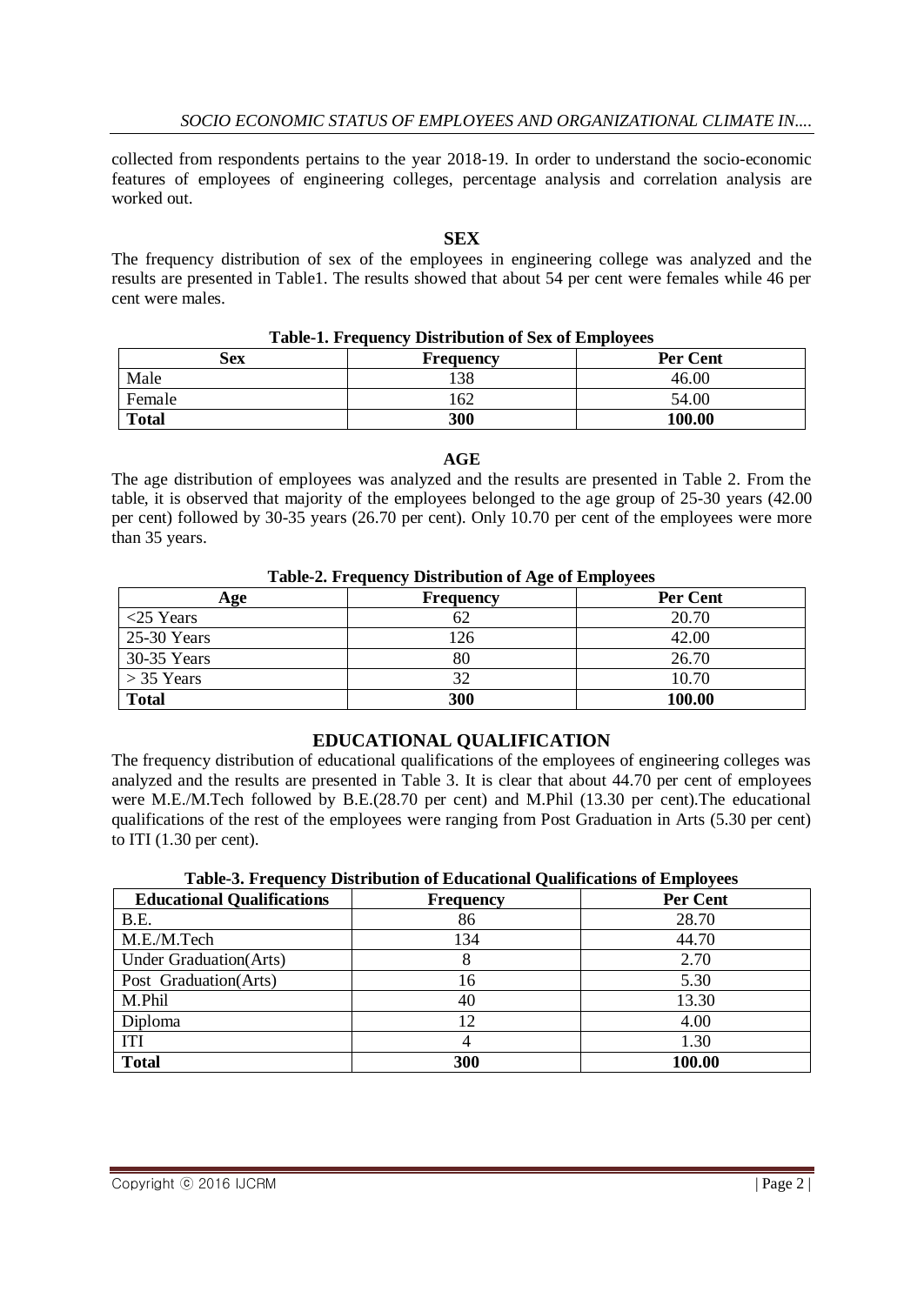## **DESIGNATION**

The designation wise distribution of employees was analyzed and the results are presented in Table 4. It is apparent that majority of the employees were lecturer (78.00 per cent) followed by lab technicians (8.00 per cent). The rest of the designations of the employees were varying from senior lecturer (5.30 per cent) to librarian (0.70 per cent).

| <b>Designation</b>         | <b>Frequency</b> | Per Cent |
|----------------------------|------------------|----------|
| Lecturer                   | 234              | 78.00    |
| Senior Lecturer            | 16               | 5.30     |
| <b>Assistant Professor</b> | 12               | 4.00     |
| Professor                  |                  | 1.30     |
| Lab Technicians            | 24               | 8.00     |
| Librarian                  |                  | 0.70     |
| <b>Assistant Librarian</b> |                  | 2.70     |
| <b>Total</b>               | 300              | 100.00   |

#### **Table-4. Frequency Distribution of Designation of Employees**

#### **EXPERIENCE**

The experience of employees was analyzed and the results are presented in Table 5. The results showed that about 79.03 per cent of the employees have the experience of less than five years followed by 5-8 years (10.70 per cent). Only 2.70 per cent of employees have the experience of more than 10 years.

#### **Table- 5. Frequency Distribution of Experience of Employees**

| <b>Experience</b> | <b>Frequency</b> | Per Cent |
|-------------------|------------------|----------|
| $<$ 5 Years       | 238              | 79.30    |
| 5-8 Years         | 32               | 10.70    |
| 8-10 Years        |                  | 7.30     |
| $>10$ Years       |                  | 2.70     |
| <b>Total</b>      | 300              | 100.00   |

## **MONTHLY INCOME**

The distribution of monthly income of the employees is presented in Table 6. From the table, it is evidenced that about 35.30 per cent of the employees belonged to the monthly income group of Rs. 10000-15000 followed by less than Rs. 10000(30.00 per cent). Only 11.30 per cent of employees belonged to the monthly income of more than Rs. 20000.

| Twore of ITequency Distribution of Monthly Income of Employees |                  |          |
|----------------------------------------------------------------|------------------|----------|
| <b>Monthly Income(Rs.)</b>                                     | <b>Frequency</b> | Per Cent |
| $<$ 10000                                                      |                  | 30.00    |
| 10000-15000                                                    | 106              | 35.30    |
| 15000-20000                                                    | 70               | 23.30    |
| >20000                                                         | 34               | 11.30    |
| <b>Total</b>                                                   | 300              | 100.00   |

#### **Table-6. Frequency Distribution of Monthly Income of Employees**

#### **Socio-Economic Features and Organizational Climate**

The relationship between socio-economic features and organizational climate dimensions were studied by calculating Pearson correlation coefficient and the results are discussed as follows: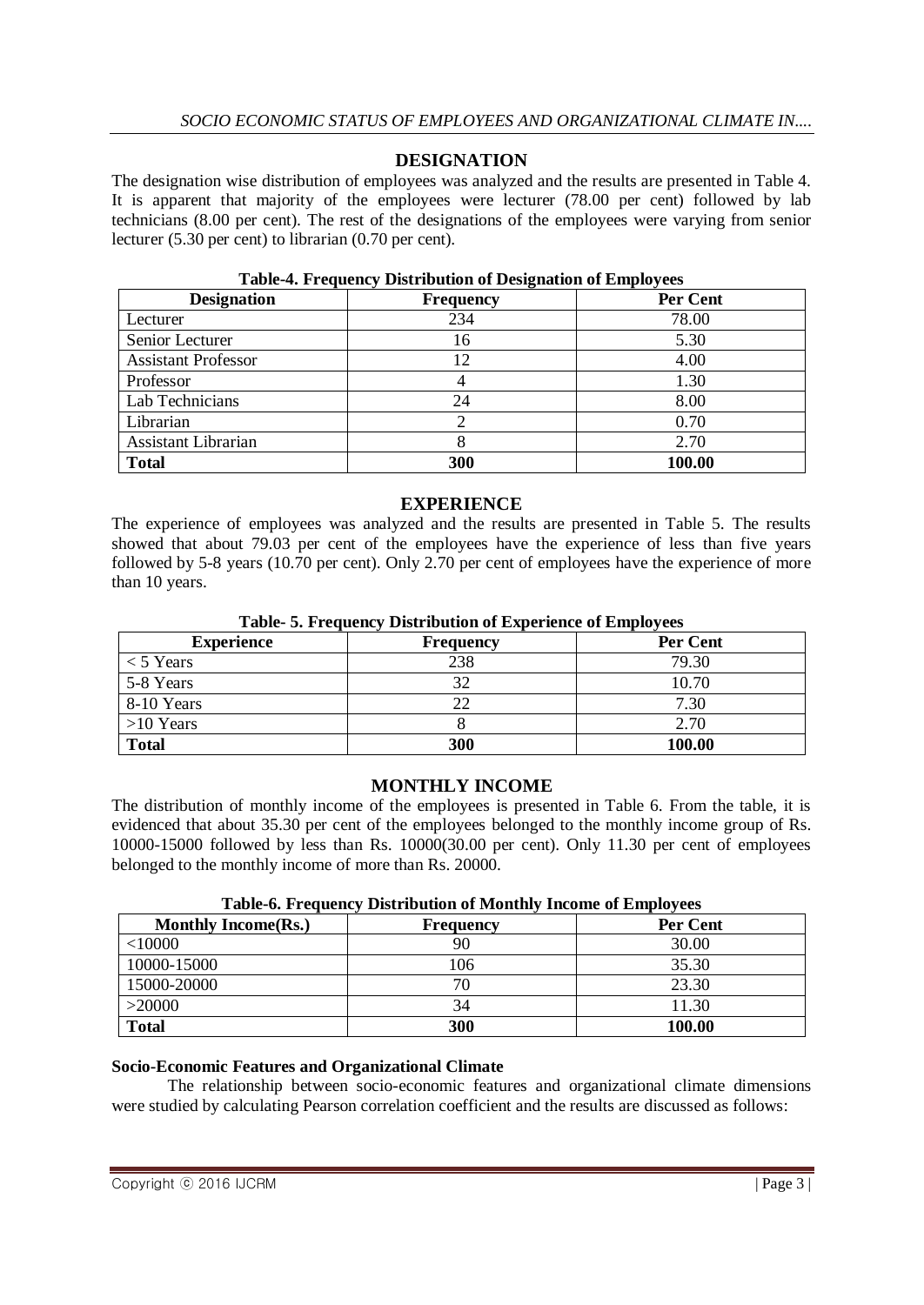#### **Sex and Organizational Climate**

The relationship between age of the employees and organizational climate dimensions were analyzed and the results are presented in Table 7. The correlation coefficients showed that sex was positively, significantly correlated with environment, teamwork, effectiveness, reward and recognition, competency and satisfaction level of the employees at five per cent level of significance.

| <b>Organizational Climate Dimensions</b> | <b>Correlation Co-efficient</b> |
|------------------------------------------|---------------------------------|
| Environment                              | 0.14                            |
| <b>Teamwork</b>                          | $0.10^{7}$                      |
| Effectiveness                            | $0.09*$                         |
| Involvement                              | 0.13                            |
| Reward and Recognition                   | $0.15^{\degree}$                |
| Competency                               | $0.13^{\degree}$                |
| Commitment                               | $0.13*$                         |
| Satisfaction                             | 0.09                            |

**Table-7 Relationship between Sex and Organizational Climate** 

*Note:\* Significant at five per cent level*

## **AGE AND ORGANIZATIONAL CLIMATE**

The relationship between age of the employees and organizational climate dimensions were analyzed and the results are presented in Table 8. The results indicated that age was negatively significantly associated with both environment and involvement at five per cent level. The results also showed that age was negatively associated with teamwork at one per cent level of significance.

| Table-o Relationship between Sex and Organizational Chinate |                                 |  |
|-------------------------------------------------------------|---------------------------------|--|
| <b>Organizational Climate Dimensions</b>                    | <b>Correlation Co-efficient</b> |  |
| Environment                                                 | $-0.12^*$                       |  |
| Teamwork                                                    | $-0.12$ **                      |  |
| Effectiveness                                               | $-0.13$                         |  |
| Involvement                                                 | $-0.01$                         |  |
| Reward and Recognition                                      | $-0.11$                         |  |
| Competency                                                  | $-0.04$                         |  |
| Commitment                                                  | $-0.11$                         |  |
| Satisfaction                                                | $-0.04$                         |  |

# **Table-8 Relationship between Sex and Organizational Climate**

*Note:\* Significant at five per cent level \*\* Significant at one per cent level*

## **Educational Qualifications and Organizational Climate**

The relationship between educational qualifications of the employees and organizational climate dimensions were analyzed and the results are presented in Table 9.It is apparent that educational qualification was negatively correlated with environment, effectiveness and reword and recognition at five per cent level. The results showed that educational qualifications of the employees were negatively associated with teamwork at one per cent level.

| <b>Organizational Climate Dimensions</b> | <b>Correlation Co-efficient</b> |
|------------------------------------------|---------------------------------|
| Environment                              |                                 |
| <b>Teamwork</b>                          | $* *$                           |
| <b>Effectiveness</b>                     |                                 |
| Involvement                              |                                 |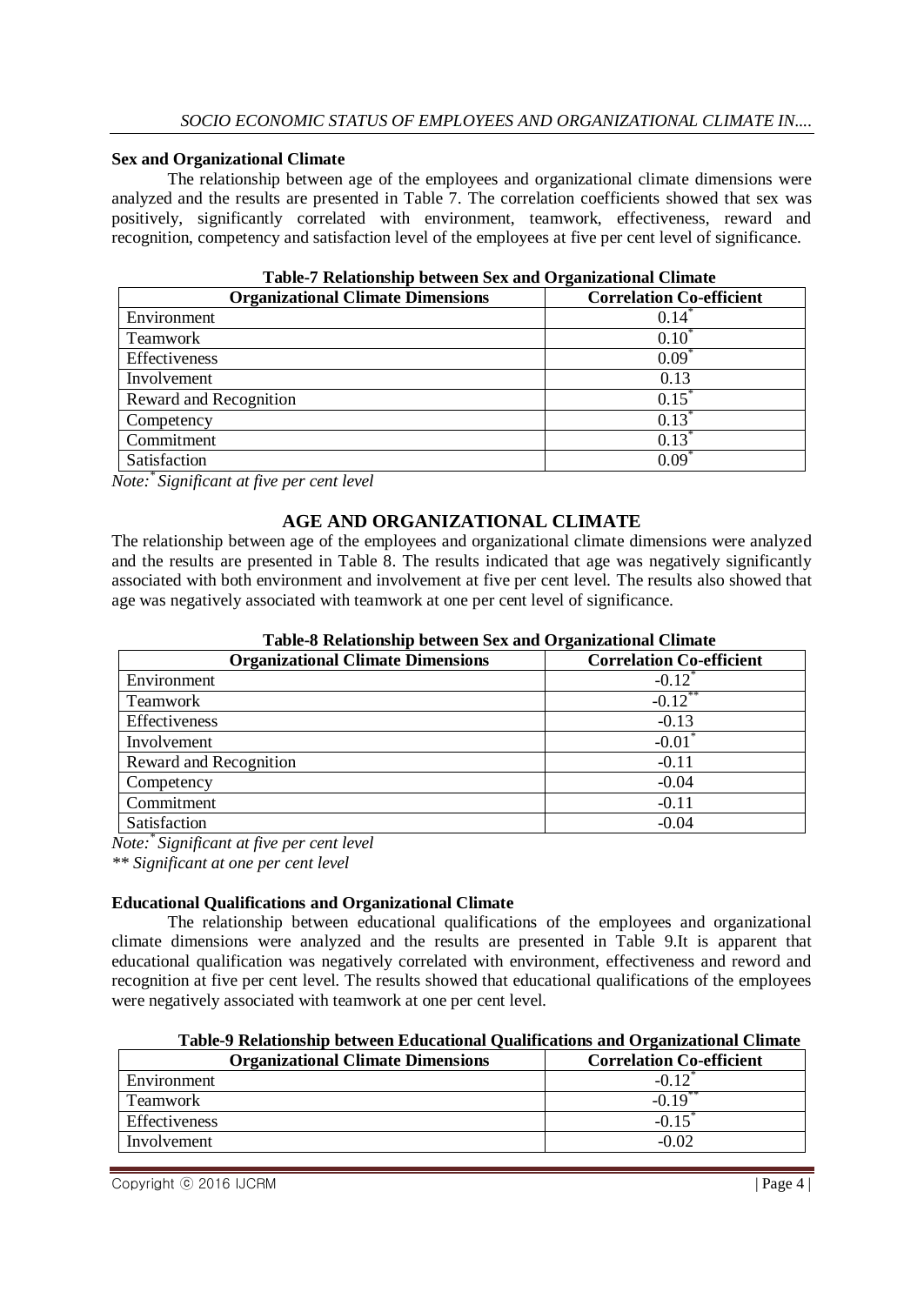*Note:\* Significant at five per cent level \*\* Significant at one per cent level*

## **Designation and Organizational Climate**

The relationship between designation of the employees and organizational climate dimensions were analyzed and the results are presented in Table 10. The showed that the designation was negatively associated with environment, effectiveness and team work at five per cent and one per cent level of significance respectively while designation was positively significantly correlated with satisfaction level of employees at five per cent level of significance.

### **Table-10 Relationship between Designation and Organizational Climate**

| $\sim$ which is a converted and any $\sim$ with wear is entered and when $\sim$ a generator contract $\sim$ |                                 |  |
|-------------------------------------------------------------------------------------------------------------|---------------------------------|--|
| <b>Organizational Climate Dimensions</b>                                                                    | <b>Correlation Co-efficient</b> |  |
| Environment                                                                                                 | $-0.13$                         |  |
| Teamwork                                                                                                    | $-0.15$ **                      |  |
| Effectiveness                                                                                               | $-0.14$                         |  |
| Involvement                                                                                                 | $-0.02$                         |  |
| Reward and Recognition                                                                                      | $-0.07$                         |  |
| Competency                                                                                                  | $-0.05$                         |  |
| Commitment                                                                                                  | $-0.07$                         |  |
| Satisfaction                                                                                                | $0.08^*$                        |  |

*Note:\* Significant at five per cent level*

*\*\* Significant at one per cent level*

## **Experience and Organizational Climate**

The relationship between experience of the employees and organizational climate dimensions were analyzed and the results are presented in Table 11. It is inferred that the experience was negatively correlated with teamwork and involvement at five per cent level while experience was positively correlated with environment and satisfaction.

| <b>Organizational Climate Dimensions</b> | <b>Correlation Co-efficient</b> |  |  |  |
|------------------------------------------|---------------------------------|--|--|--|
| Environment                              | $0.03^*$                        |  |  |  |
| Teamwork                                 | $-0.09^{\degree}$               |  |  |  |
| Effectiveness                            | $-0.08$                         |  |  |  |
| Involvement                              | $-0.06$                         |  |  |  |
| Reward and Recognition                   | $-0.10$                         |  |  |  |
| Competency                               | $-0.05$                         |  |  |  |
| Commitment                               | $-0.01$                         |  |  |  |
| Satisfaction                             | 0.01                            |  |  |  |

| Table-11 Relationship between Experience and Organizational Climate |  |  |  |
|---------------------------------------------------------------------|--|--|--|
|                                                                     |  |  |  |

*Note:\* Significant at five per cent level*

#### **Monthly Income and Organizational Climate**

The relationship between monthly income of the employees and organizational climate dimensions were analyzed and the results are presented in Table 12. The results showed that the monthly income was positively, significantly associated with effectiveness, commitment and satisfaction at one per cent level of significance.